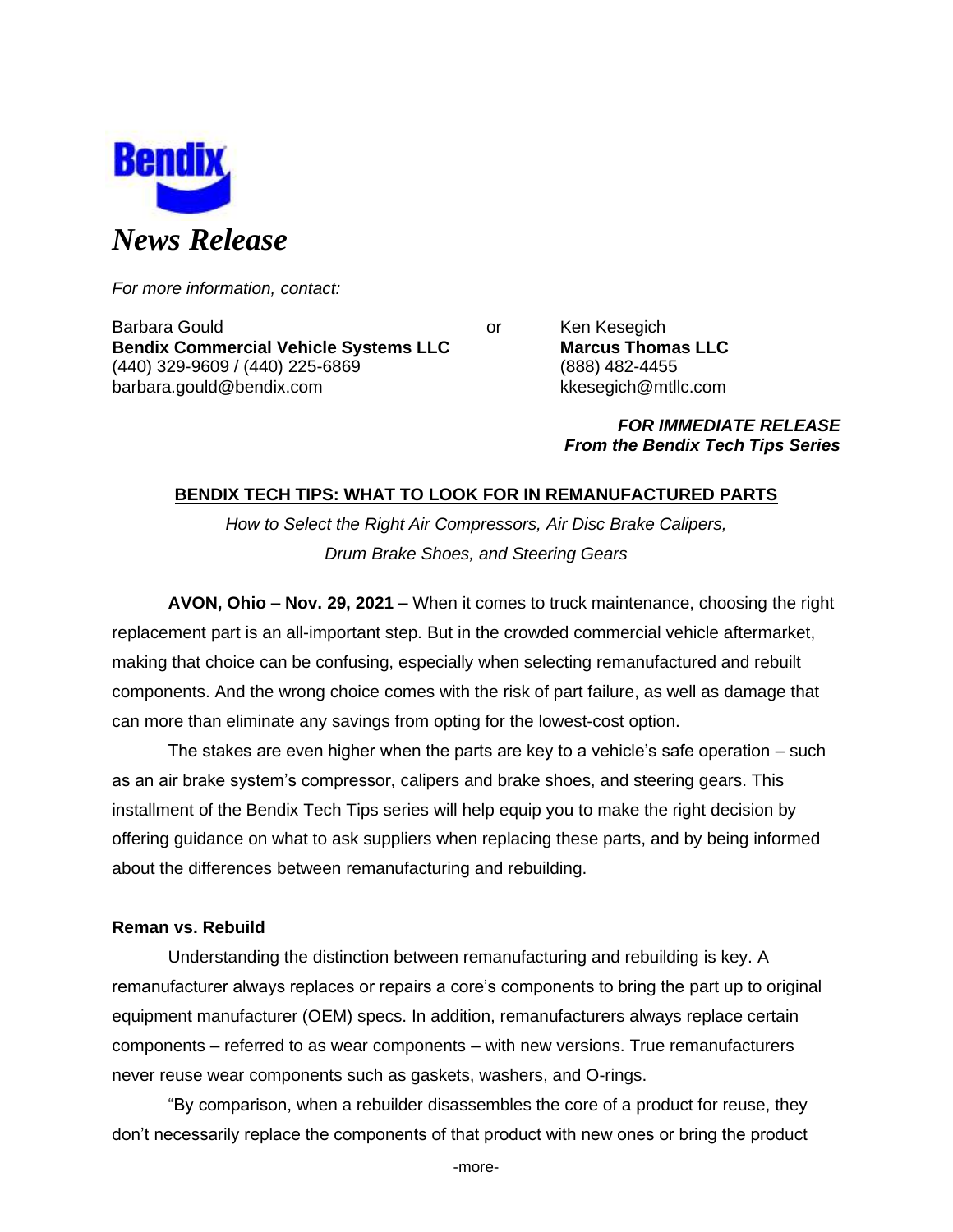#### **BENDIX TECH TIPS: WHAT TO LOOK FOR IN REMANUFACTURED PARTS** Nov. 29, 2021/Page 2

back to its OEM specs," said Richard Nagel, Bendix director, marketing and customer solutions – Aftermarket and Air Supply. "Rebuilders may simply clean or repaint components. And even if they do replace them, rebuilders may not have full access to OEM-quality parts – so you're rolling the dice."

Manufactured Again Certification can help you determine a true remanufacturer. The certification program, launched in 2017, is overseen by MERA – The Association for Sustainable Manufacturing. The criteria align with the internationally recognized quality management standard ISO 9001 and IATF 16949, one of the automotive industry's most widely used international quality standards. To receive Manufactured Again Certification, remanufacturers are required to submit third-party evidence of conformance to the accepted quality standards. Nagel pointed out that Bendix was among the inaugural class of 14 leading remanufacturers initially approved for participation.

## **A Look Inside the Air Compressor**

Be sure to ask about those wear components when considering a remanufactured air compressor, Nagel advised.

Pistons, connecting rods, and crankshafts undergo a great deal of stress, and the compressor's head and valves experience carbon buildup. They remain failure points if they're not replaced as part of the reman process – underscoring the importance of knowing whether the remanufacturer has replaced those parts with OEM components.

Also consider whether your remanufactured compressor's piston has been re-honed and matched with a new piston to fit the bore.

Nagel explained: "Over time, the bore gets worn and scuffed, and it no longer shares its precise original fit with the piston. Re-honing a piston during remanufacturing restores that fit, which is key to ensuring the piston passes just the right amount of oil during operation. A small amount is necessary to lubricate the compressor, but too much, and you risk contaminating the air supply – and that can lead to huge headaches."

# **Up-to-Spec Air Disc Brakes**

Air disc brakes are showing up on more used commercial vehicles as they grow in popularity. For second and third owners of these trucks, in particular, remanufactured calipers make sense as a replacement option.

According to Mark Holley, Bendix director of marketing and customer solutions – Wheel-End, fleets and owner-operators seeking to save costs while maintaining the safety and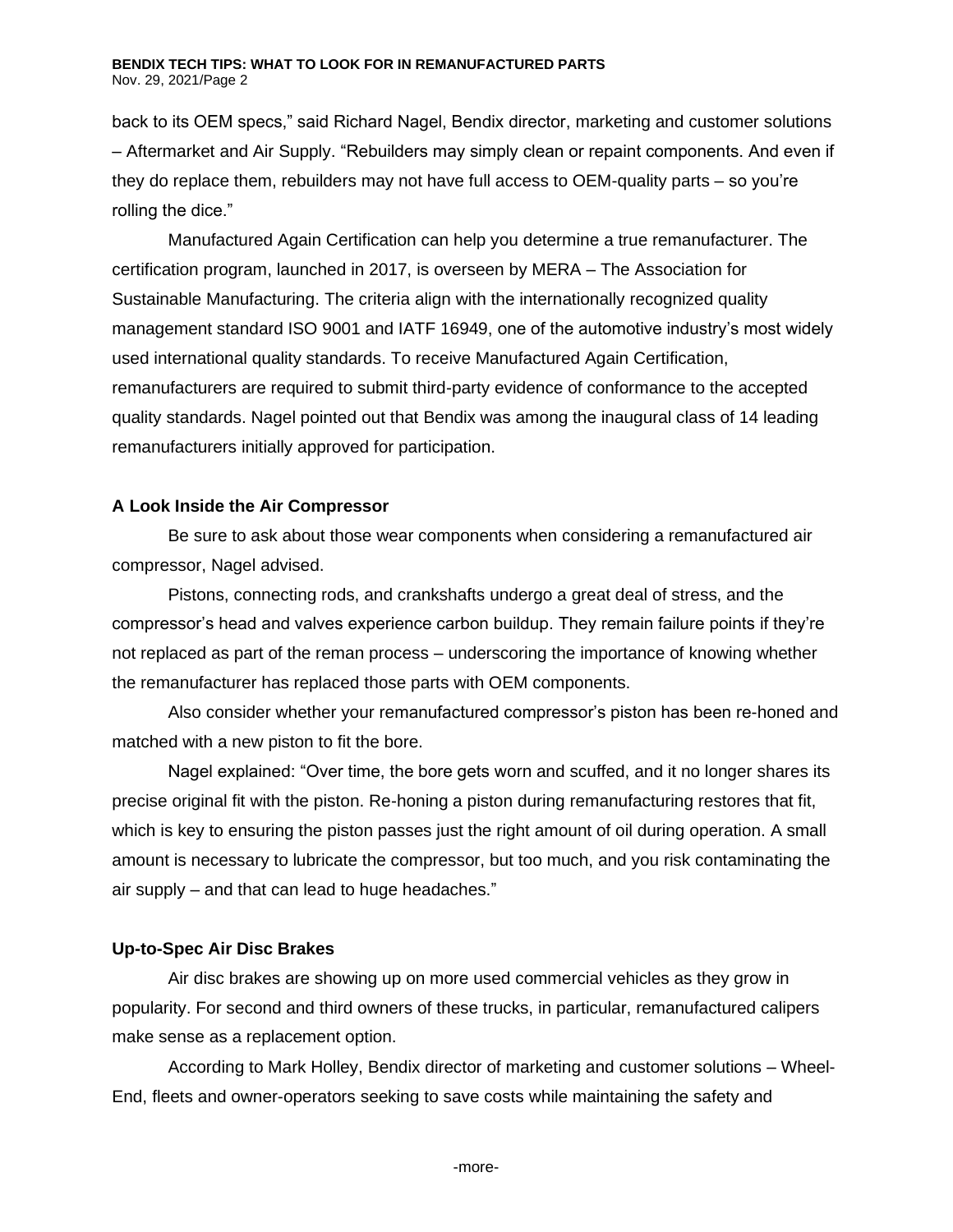performance advantages of air disc brakes should ask these four questions when buying remanufactured calipers:

- *How long is the warranty?* "That will say a lot about the supplier's confidence in its parts," Holley said.
- *Which caliper components are replaced with new OEM parts?* "Again, hardware like caps, boots, bushings, and adjuster bearings should all be replaced – not just cleaned and reinstalled," he noted. "Working with an OEM supplier also ensures you're getting the most up-to-date versions of these components, which may have been improved upon since their original release."
- *How are caliper cores cleaned?* Holley said, "Many rebuilders will bake calipers at a high temperature to remove grease and dirt, but Bendix has found that doing so can change a caliper's material properties. We have a cleaning process that maintains the caliper's integrity."
- *Does their reman process include pre-stressing?* "This Bendix-patented process returns life to the caliper," he said. "Without it, we have seen rebuilt calipers with up to two-thirds less service life due to fatigue."

# **Best Practices in Drum Brake Shoes**

"The road is a terrible place to wonder whether those replacement drum brake shoes were truly remanufactured or whether they were just relined and given a new coat of paint," Holley said. "In this case, true remanufacturing means correcting the deformities caused by force and temperature changes during the shoe's previous life."

Coining is a process in which a press returns a shoe to its originally engineered geometry. Use reman shoes that have been re-coined. Otherwise, the shoe may not make full contact at the anchor pins or in the roller pockets at the S-cam. An uncoined reman shoe can also lead to problems reinstalling the drum. And even if it's relined with new friction, an uncoined shoe may not provide full drum contact, which could lead to unpredictable brake performance and uneven wear.

Further, Holley pointed out, make sure the new lining has been certified for Reduced Stopping Distance compliance. "The regulation has been on the books for years now, but there are still non-compliant versions out there that may not deliver the required performance," he said. "Your drivers may be accustomed to a certain stopping distance and are likely to get something different if the friction is not RSD compliant."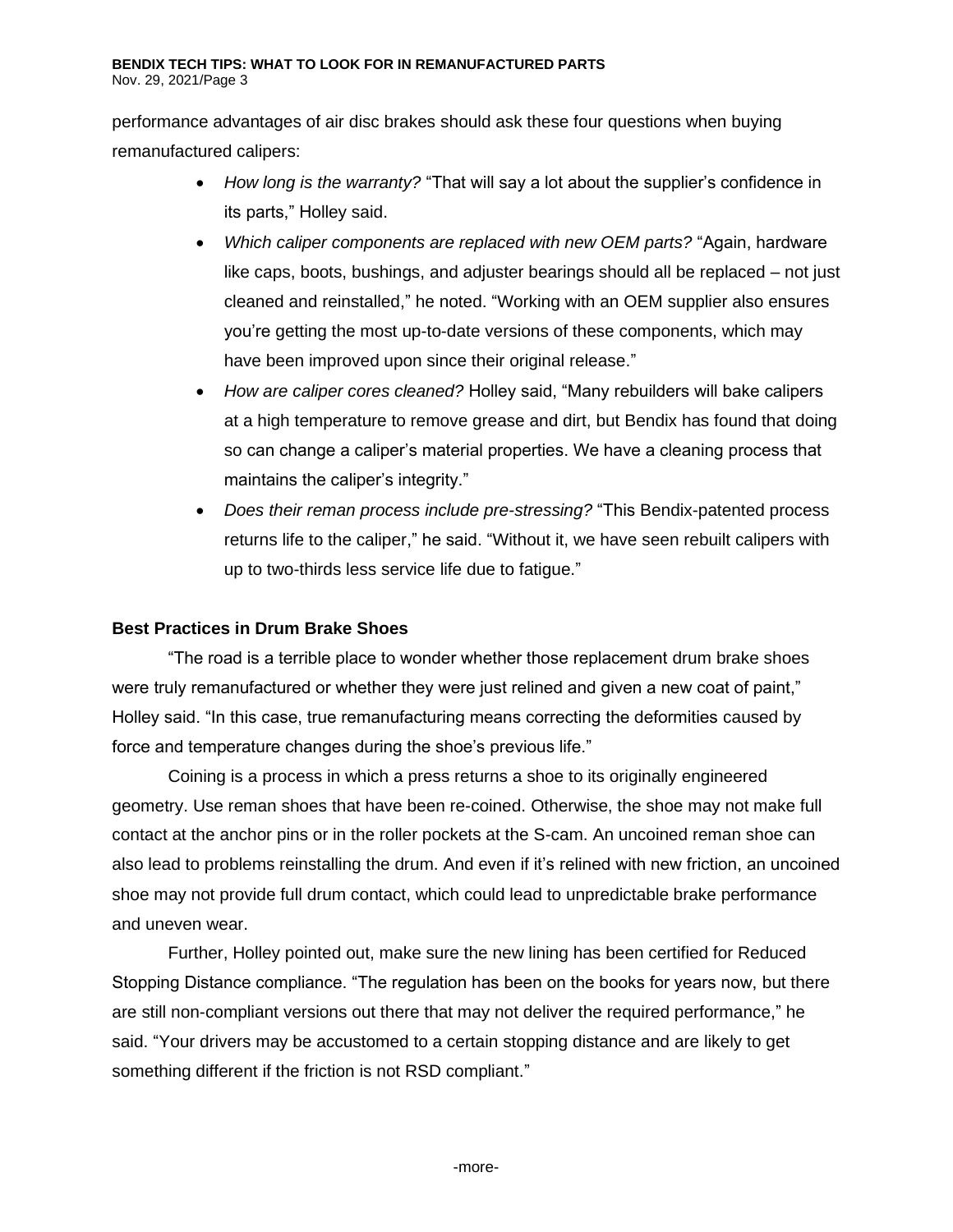## **The Reman Standard for Steering Gears**

As with other components, remanufactured steering gears are brought back up to OEM standards through 100% inspection of all hard parts, along with the replacement of key parts that typically wear out.

"In this case, that includes production-released hydraulic seals, all steel recirculating balls, cover retaining rings, and ball guides, plus slot valves when necessary," said TJ Thomas, Bendix director of marketing and customer solutions – Controls. "Each of these must be replaced with parts identical to the ones found on a brand-new product."

Additionally, remember to ask your reman supplier about how they test their products. OEM manufacturers such as Bendix regularly subject their remanufactured parts to the same substantive testing as their new part. They use the same equipment and aim for the same high standards to ensure tolerance, performance, and dependability.

"Delivering quality along with a reduced replacement cost is what genuine remanufacturing is ultimately about – helping fleets and owner-operators manage their bottom line while extending vehicle life and reducing total cost of ownership," Nagel said. "Asking the right questions along the way will help keep trucks and truck drivers on the road and rolling safely."

Information in the Bendix Tech Tips series can be found in the Bendix multimedia center at knowledge-dock.com. Further instructional videos and interactive training on wheel-ends, air systems, and electronics are available at the Bendix On-Line Brake School, [www.brake](http://www.brake-school.com/)[school.com.](http://www.brake-school.com/) For more information, contact the Bendix Tech Team at 1-800-AIR-BRAKE.

#### **About the Bendix Tech Tips Series**

Bendix, the North American leader in the development and manufacture of leading-edge active safety, air management, and braking system technologies, is committed to helping keep commercial vehicles on the road and in good working condition. The Bendix Tech Tips series addresses common commercial vehicle maintenance questions and issues concerning the total range of components found within foundation and air brake systems, as well as advanced safety systems.

### **About Bendix Commercial Vehicle Systems LLC**

Bendix Commercial Vehicle Systems, a member of Knorr-Bremse, develops and supplies leading-edge active safety technologies, energy management solutions, and air brake charging and control systems and components under the Bendix® brand name for medium- and heavy-duty trucks, tractors, trailers, buses, and other commercial vehicles throughout North America. An industry pioneer, employing more than 4,100 people, Bendix – and its wholly owned subsidiary, R.H. Sheppard Co., Inc. – is driven to deliver the best solutions for improved vehicle safety, performance, and overall operating cost. Contact us at 1-800-AIR-BRAKE (1-800-247-2725) or visi[t bendix.com.](http://www.bendix.com/) Stay connected and informed through Bendix expert podcasts, blog posts, videos, and other resources at [knowledge-dock.c](http://www.safertrucks.com/knowledge-dock)om.